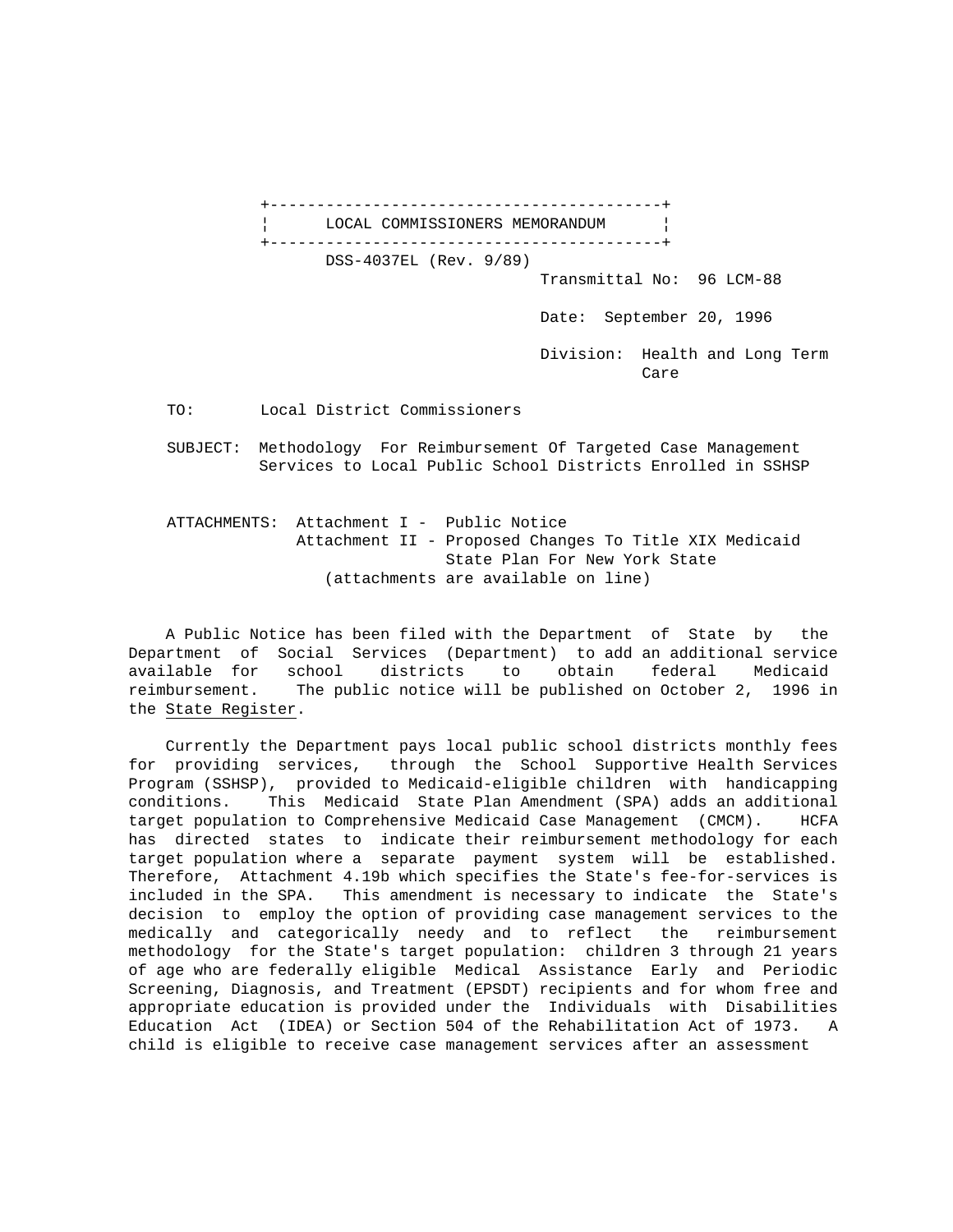Date: September 20, 1996

Trans. No. 96 LCM-88 Page No. 2

determines the need for an Individualized Education Program (IEP) or an Accommodation Plan (AP), and the child elects, or the child's parent or other responsible individual elects on the child's behalf, to receive case management services.

 Copies of the proposed changes to the State Plan Amendment (subject to Federal approval) are enclosed and should be made available for public review. If you have any questions, please contact Laura Artale at (518) 486-7172.

 $\_$ 

 Martin J. Conroy Acting Deputy Commissioner Division of Health and Long Term Care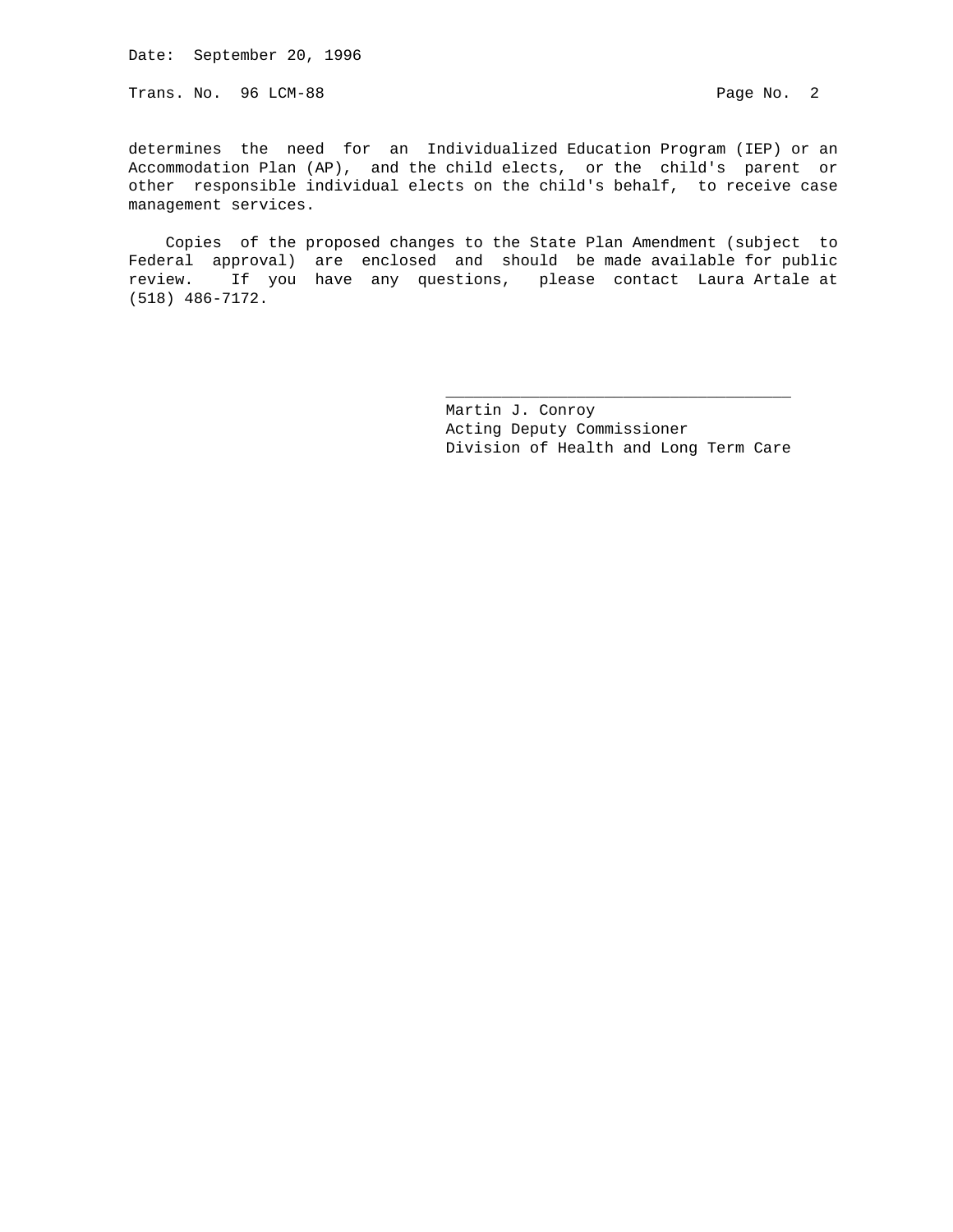ATTACHMENT I PAGE 1 OF 2

### PUBLIC NOTICE

#### Department of Social Services

 Pursuant to 42 CFR section 447.205, the Department of Social Services hereby gives public notice of a proposed Title XIX (Medicaid) State Plan Amendment.

 New York State currently provides reimbursement to public school districts for expenditures made by or on behalf of public school districts for certain medical necessary care, services and supplies which are furnished to Medicaid-eligible children with handicapping conditions. Such reimbursement is made in accordance with the Department's approved Medical Assistance fee schedules pursuant to sections 368-d and 368-e of the Social Services Law.

 This amendment is being proposed to address the State's need to provide reimbursement for an additional service of Comprehensive Medicaid Case Management to school districts while fully optimizing available Federal financial participation under the State's Medical Assistance Program. As a result, Medicaid payments will increase aggregate annual Medicaid expenditures by approximately \$158 million.

 Copies of the proposed amendment are on file in each local (county) social services districts and are available for public review.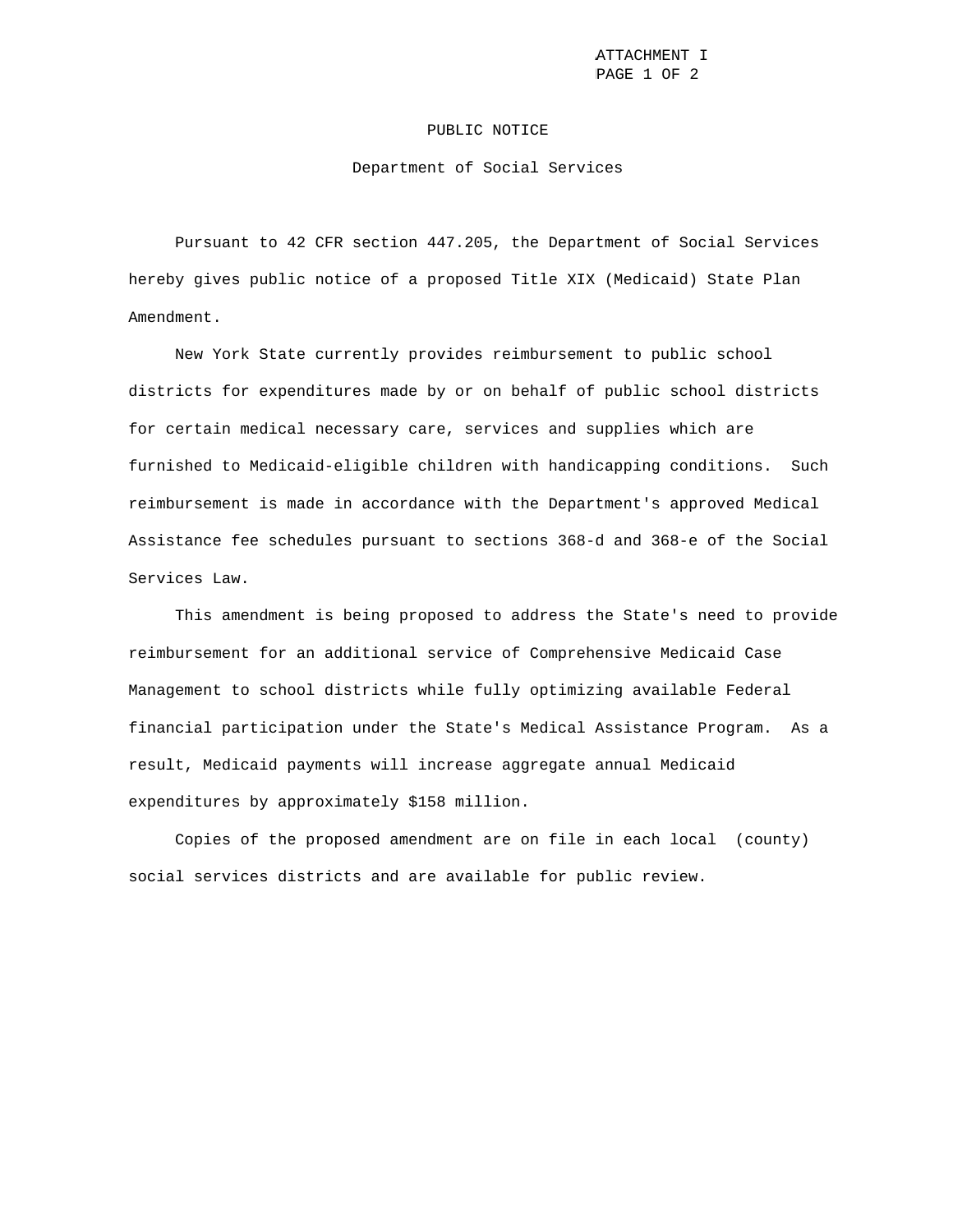For the New York City district, copies are available at the following place:

> New York County 250 Church Street New York, New York 10018; Queens County Queens Center 3220 Northern Boulevard Long Island City, New York 11101; Kings County, Fulton Center 114 Willoughby Street Brooklyn, New York 11201 Bronx County, Tremont Center 1916 Monterey Avenue Bronx, New York 10457; and Richmond County, Richmond Center 95 Central Avenue, St. George Staten Island, New York 10301.

 The public is invited to review and comment on this proposed amendment. Any written comments or inquiries for further information may be addressed to :

# Kevin Kelley

 Local District Policy Communications Unit New York State Department of Social Services 40 N. Pearl Street Albany, NY 12243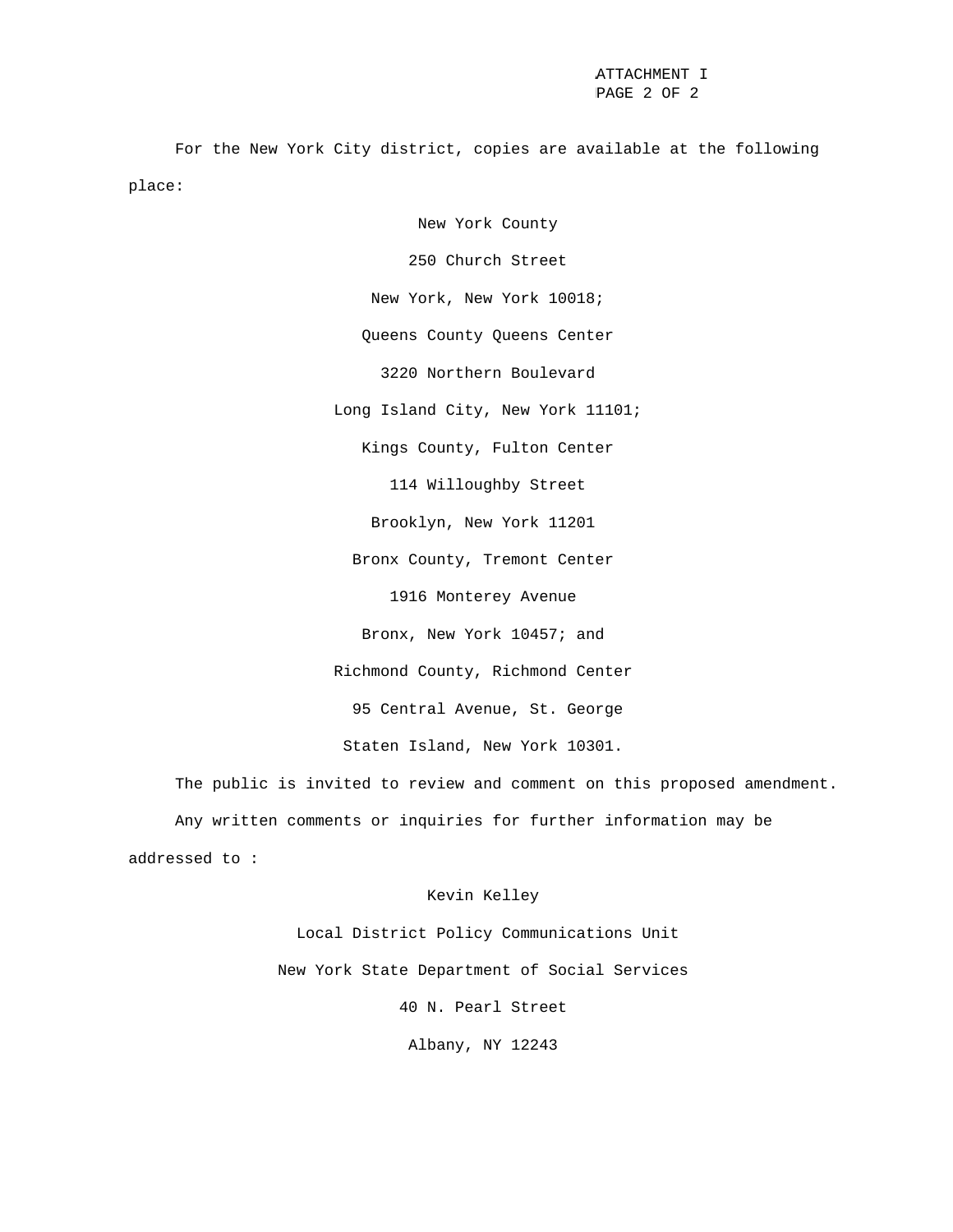Supplement to Attachment 3.1A Page 1-I2

## CASE MANAGEMENT SERVICES SERVICE COORDINATION FOR CHILDREN WITH DISABILITIES

# A. TARGET GROUP:

Children 3 through 21 years old who are federally eligible Medical Assistance Early and Periodic Screening, Diagnosis, and Treatment (EPSDT) recipients and for whom free and appropriate education is provided under the Individuals with Disabilities Education Act (IDEA) or Section 504 of the Rehabilitation Act of 1973.

A child is eligible to receive the case management services, called Service Coordination for Children with Disabilities under New York's Medical Assistance Program Comprehensive Medicaid Case Management regulations 18 NYCRR 505.16, when all of the following requirements are met:

 1. It is determined through an assessment, in accordance with New York State Education law and regulations for assuring a free, appropriate education for all students with disabilities, that:

 a. the child has temporary or long-term needs arising from cognitive, emotional, or physical factors, or any combination of these, which affects the child's ability to learn, and

 b. the child's ability to meet general education objectives is impaired to a degree whereby the services available in the general education program are inadequate in preparing the child to achieve his or her education potential.

 2. A multi-disciplinary team, called a Committee on Special Education (CSE) or Committee on Preschool Special Education (CPSE) in the New York State Department of Education regulations for Programs for Students with Disabilities, or Multi-Disciplinary Team (MDT) for programs and activities under 504 of the Rehabilitation Act of 1973 determines that the recipient is a child with disabilities who:

 a. Is eligible for special education and/or related services, and

 b. Needs an Individualized Education Program (IEP) under Part B (IDEA) or an Accommodation Plan (AP) under Section 504 of the Rehabilitation Act of 1973.

 3. The child elects, or the child's parent or other responsible individual elects on the child's behalf, to receive Service Coordination for Children and Disabilities; and

 4. The child is not receiving similar case management services under another Medical Assistance Program authority.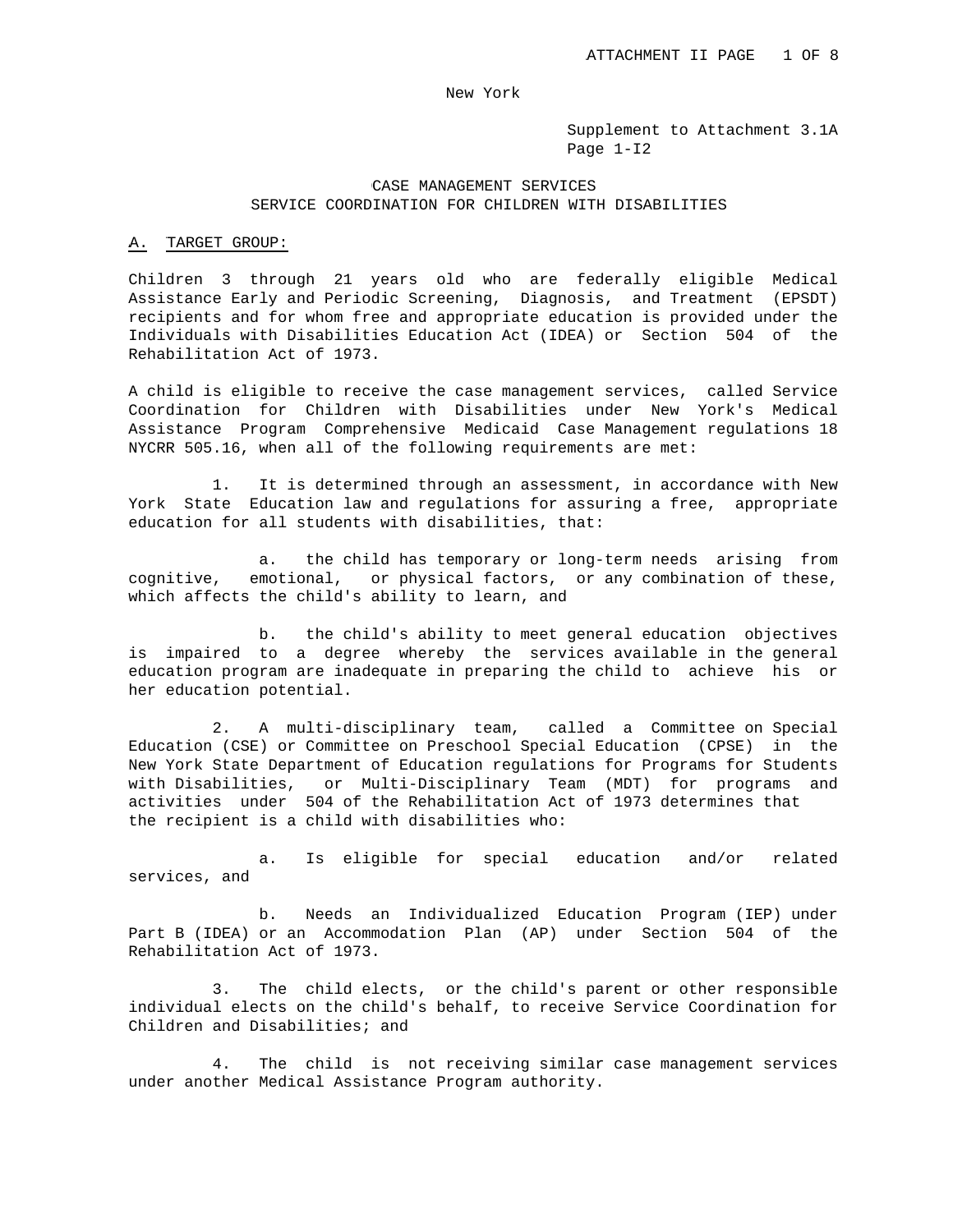Supplement to Attachment 3.1A Page 1-I3

### D. DEFINITION OF SERVICES:

 Service Coordination for Children with Disabilities means those case management services which will assist children with or suspected of having disabilities in gaining access to evaluations and the services recommended in a child's IEP or AP.

 The New York Medical Assistance Program reimburses for the following services under Service Coordination for Children with Disabilities, when the following case management services have been documented as necessary and appropriate:

# 1. Initial IEP or AP

a. A unit of service for the initial IEP or AP is defined as:

 (1) The activities leading up to and including writing a completed initial IEP or AP prepared by members of the CSE/CPSE/MDT, the multi-disciplinary team. An initial IEP is a written recommendation identifying the handicapping condition, a description of the child's strengths and weaknesses, a list of goals and objectives that the child should reach in a years time, and an identification of the types of programs and services that the child will receive. An AP is a written document that describes the nature of the problem, evaluations completed, the basis for determining that the child has a disability, and the list of recommended accommodations; and

 (2) At least one contact by the child's service coordinator or CSE/CPSE/MDT, in person or by telephone with the child or the child's parent or other responsible individual, on the child's behalf, relating to the development of the initial IEP or AP.

 b. The covered services include convening and conducting the CSE/CPSE/MDT conference to develop an initial IEP or AP. The conference will result in all of the following:

 (1) A statement of the child's special education needs, and/or related services needs or accommodation needs and services, including the need for medical, physical, mental health, social, financial assistance, counseling, and other support services;

 (2) A statement of measurable annual goals and measurable short-term objectives for the child;

 (3) A statement of the specific special education and related services to be provided to the child;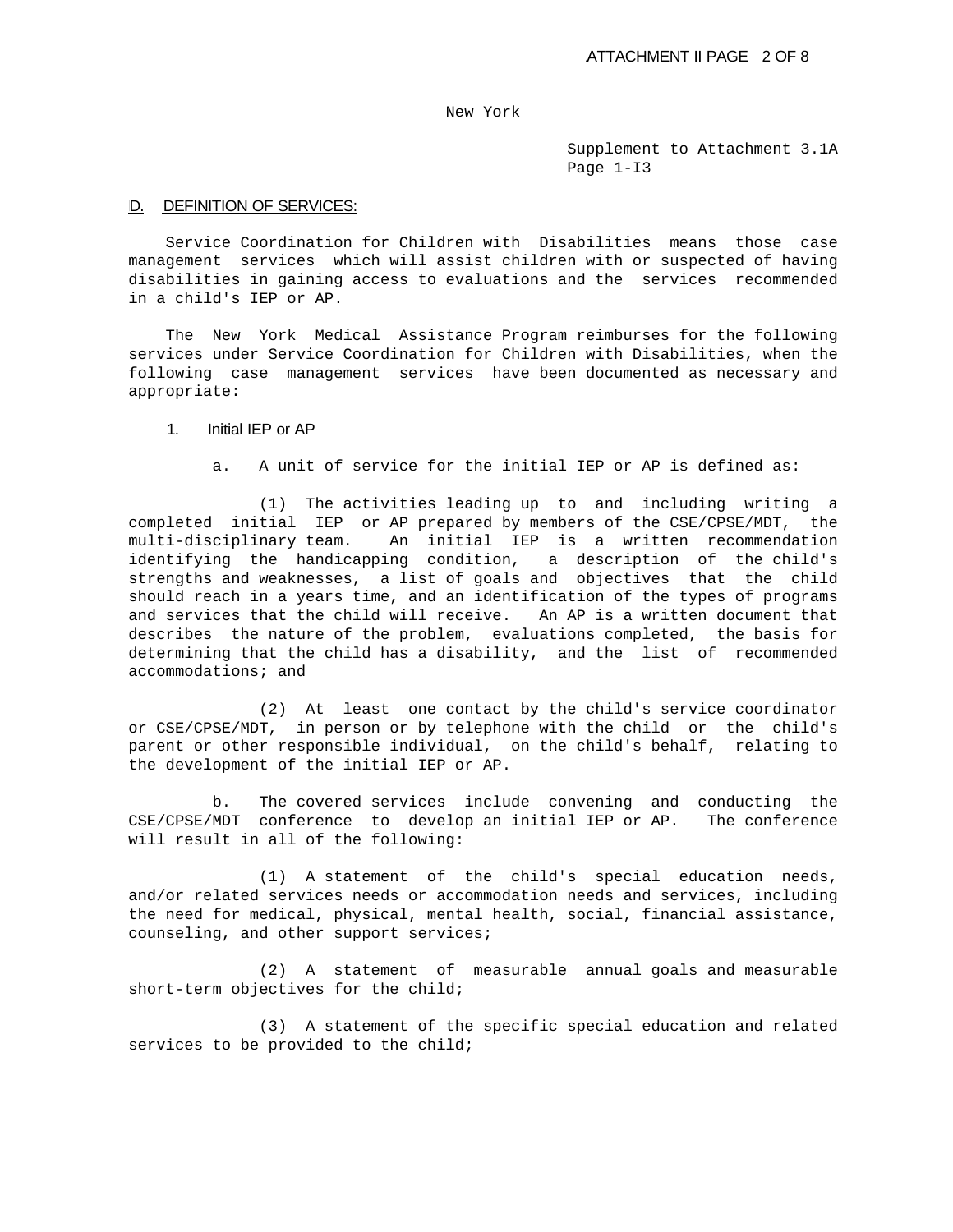Supplement to Attachment 3.1A Page 1-I4

 (4) The projected dates for initiation of services and the anticipated duration of service;

 (5) Appropriate objective criteria and evaluation procedures for determining, on at least an annual basis, whether the objectives set forth in the IEP or AP are being achieved; and

(6) Parental notification of the recommendation.

 d. Administrative, directive, supervisory, and monitoring services are included as part of the service.

### 2. Triennial Evaluation - IEP

 a. A triennial evaluation may occur every three years to provide current assessment information on children in special education pursuant to IDEA. A unit of service is defined as:

 (1) The activities leading up to a recommendation based on an appropriate reexamination of each child with a disability by a physician, a school psychologist, and to the extent required by the CSE, by other qualified appropriate professionals.

 (2) At least one contact by the child's service coordinator or CSE, in person or by telephone with the child or the child's parent or other responsible individual, on the child's behalf, relating to updating the IEP.

 b. The covered services include convening and conducting the CSE conference to review the results of the triennial evaluation, assessment and revising the IEP, as necessary, that will result in:

 (1) A statement of the child's special education needs and/or related service needs, including the need for medical, mental health, social, financial assistance, counseling, and other support services;

 (2) A statement of measurable annual goals and measurable short-term objectives for the child;

 (3) A statement of the specific special education and/or related services to be provided to the child;

 (4) The projected dates for initiation of services and the anticipated duration of service; and

 (5) Appropriate objective criteria and evaluation procedures for determining, on at least an annual basis, whether the objectives set forth in the IEP or AP are being achieved.

(6) Parental notification of the recommendation.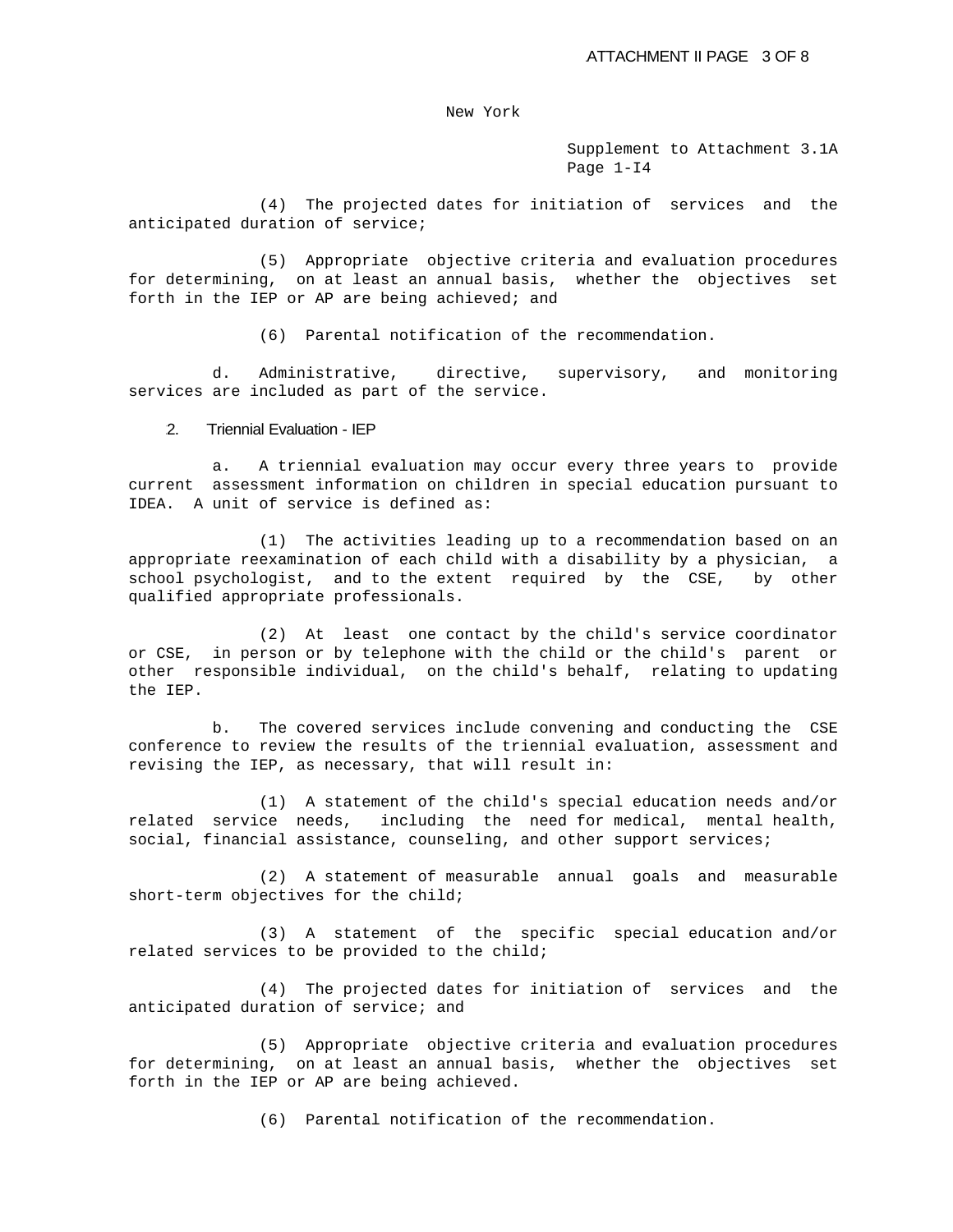Supplement to Attachment 3.1A Page 1-I5

 c. Administrative, directive, supervisory, and monitoring services are included as part of the service.

### 3. Annual IEP or AP Review

 a. An annual review is a required CSE/CPSE/MDT meeting which must occur every year to determine whether the existing IEP or AP, is appropriately meeting the child's needs. A unit of service is defined as follows:

 (1) a CSE/CPSE/MDT meeting to discuss yearly progress and make recommendations to continue, change or terminate the program, and

 (2) at least one contact by the child's service coordinator or CSE/CPSE/MDT, in person or by telephone with the child or the child's parent or other responsible individual, on the child's behalf, relating to updating the IEP or AP.

 b. The covered services include convening and conducting the CSE/CPSE/MDT conference to revise the IEP or AP, as necessary, that will result in:

 (1) A statement of the child's special education needs and/or related service needs or accommodation needs and services, including the need for medical, mental health, social, financial assistance, counseling, and other support services;

 (2) A statement of measurable annual goals and measurable short-term objectives for the child;

 (3) A statement of the specific special education and/or related services to be provided to the child;

 (4) The projected dates for initiation of services and the anticipated duration of service; and

 (5) Appropriate objective criteria and evaluation procedures for determining whether the objectives set forth in the IEP or AP are being achieved.

(6) Parental notification of the recommendation.

 c. Administrative, directive, supervisory, and monitoring services are included as part of the service.

## 4. Requested IEP or AP (Interim) Review

 a. Regulations of the New York State Department of Education require that a child's IEP or AP be reviewed and, if appropriate, revised on an interim basis upon the request of the professionals on the CSE/CPSE/MDT or the request of the child's parent(s) or other responsible individual.

b. A unit of service for IEP or AP review is defined as: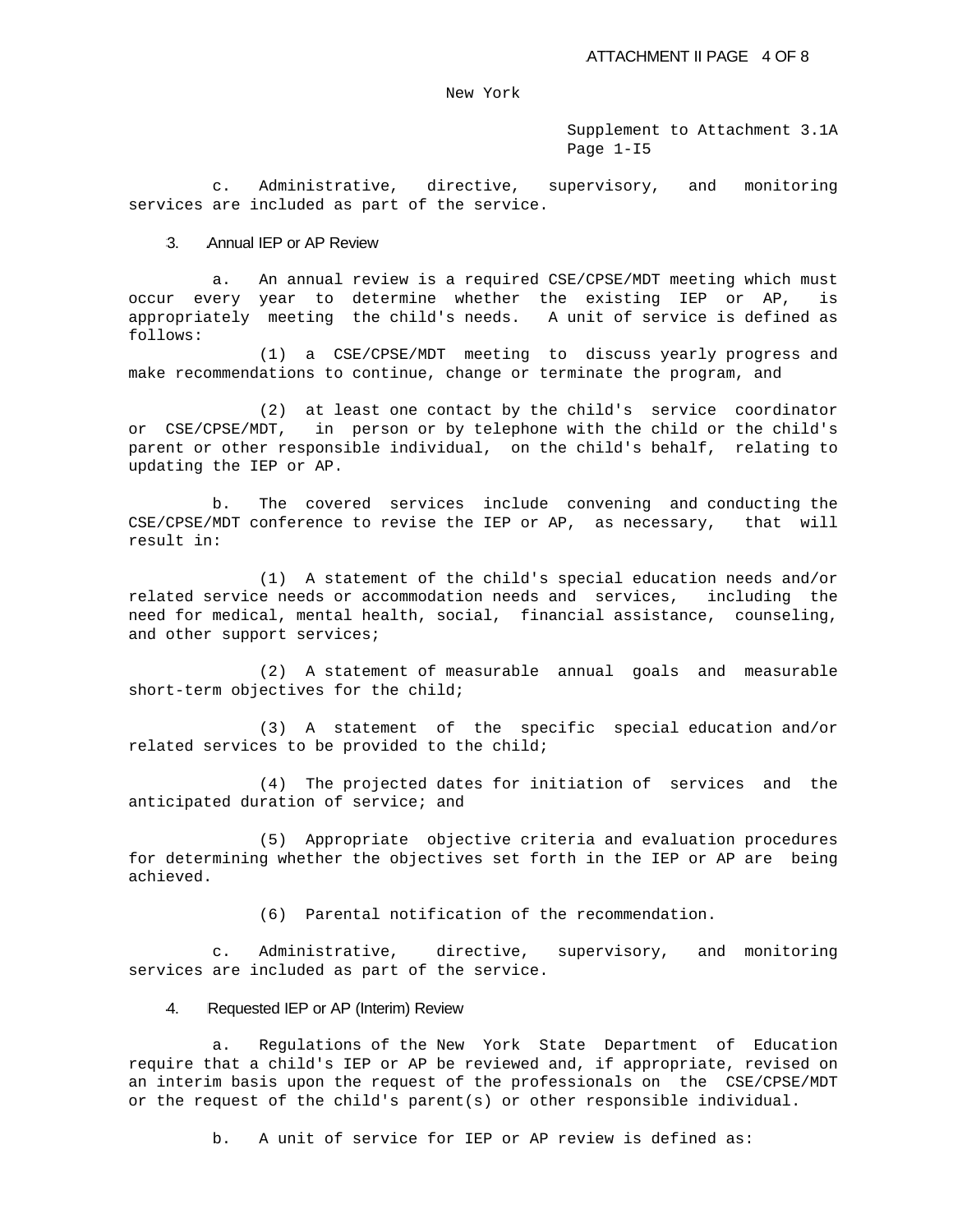Supplement to Attachment 3.1A Page 1-I6

(1) Reconvening the CSE/CPSE/MDT, and

 (2) At least one contact by the service coordinator or CSE/CPSE/MDT in person or by telephone with the child or the child's parent or other responsible individual, on the child's behalf, relating to review of the IEP or AP.

 c. The covered services include convening and conducting a CSE/CPSE/MDT meeting to review and revise, as necessary, the child's IEP or AP. The meeting will result in a review and parental notification, of the following:

 (1) The statement of the child's special education needs and/or related service needs or accommodation needs and services, including the need for medical, mental health, social, financial assistance, counseling, and other support services;

 (2) The statement of measurable annual goals and measurable short-term objectives for the child;

 (3) The statement of the specific special education and/or related services to be provided to the child;

 (4) The projected dates for initiation of services and the anticipated duration of service; and

 (5) The appropriate objective criteria and evaluation procedures to determining whether the objectives set forth in the IEP or AP are being achieved.

 d. Administrative, directive, supervisory, and monitoring services are included as part of the service.

### 5. Ongoing Service Coordination

 a. Ongoing service coordination is rendered subsequent to implementing a child's IEP or AP by the service coordinator employed by or under contract to a school district.

b. A unit of service for ongoing service coordination includes:

 (1) at least two documented contacts per month by the service coordinator relating to the child's ongoing service coordination, and

 (2) the provision of all other necessary covered services under ongoing service coordination.

c. These services may include:

 (1) acting as a central point of contact relating to IEP or AP services for a child,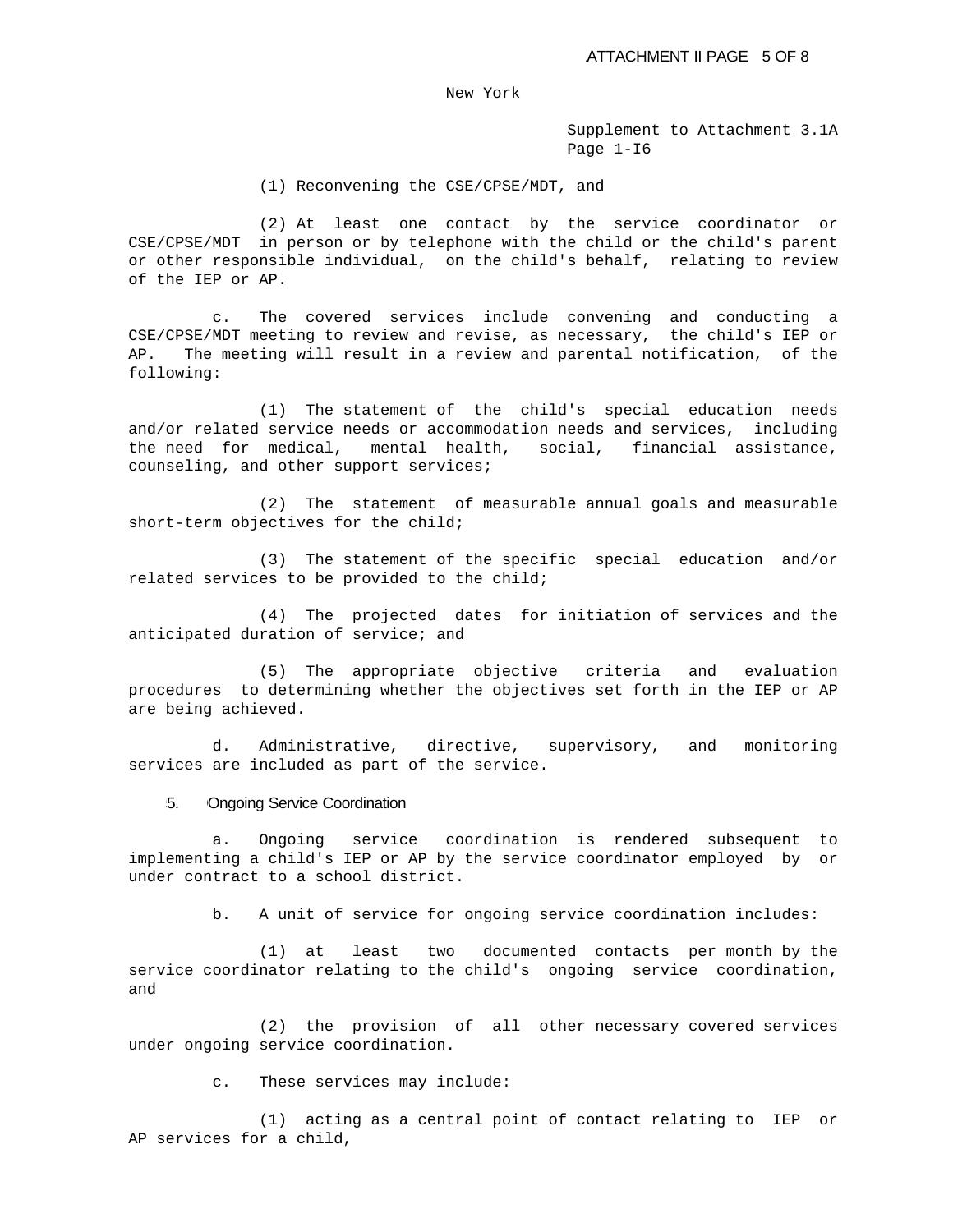Supplement to Attachment 3.1A Page 1-I7

 (2) maintaining contact with direct service providers and with a child and the child's parent or other responsible individual through home visits, office visits, school visits, telephone calls, and follow-up services as necessary,

 (3) assisting the child in gaining access to services specified in the IEP or AP, and providing linkage to agreed-upon direct service providers,

 (4) discussing with direct service providers that the appropriate services are being provided, following up to identify any obstacles to a child's utilization of services, coordinating the service delivery, and performing ongoing reviews to determine whether the services are being delivered in a consolidated fashion as recommended in the IEP or AP and meet the child's current needs,

 (5) providing a child and a child's parent or other responsible individual with information and direction that will assist them in successfully accessing and using the services recommended in the IEP or AP, and

 (6) informing a child's parent or other responsible individual of the child's and the family's rights and responsibilities in regard to specific programs and resources recommended in the IEP or AP.

 d. Administrative, directive, supervisory, and monitoring services are included as part of the service.

E. Qualifications of Providers of Service Coordination for Children with Disabilities:

 1. A provider of Service Coordination for Children with Disabilities shall be a school district within the State that:

 a. Operates and contracts for programs with special education and/or related services/accommodations for children with disabilities, in accordance with Article 89 of Education Law, Section 504 of the Rehabilitation Act of 1973 and Programs for Students with Disabilities (8 NYCRR 200); and

b. Is enrolled in MMIS as a SSHSP or PSHSP provider.

# Qualifications of Service Coordinators:

 1. An individual recommended as a child's service coordinator shall be:

a. Employed by or under contract to a school district;

b. Chosen by the CSE/CPSE/MDT, taking into consideration the: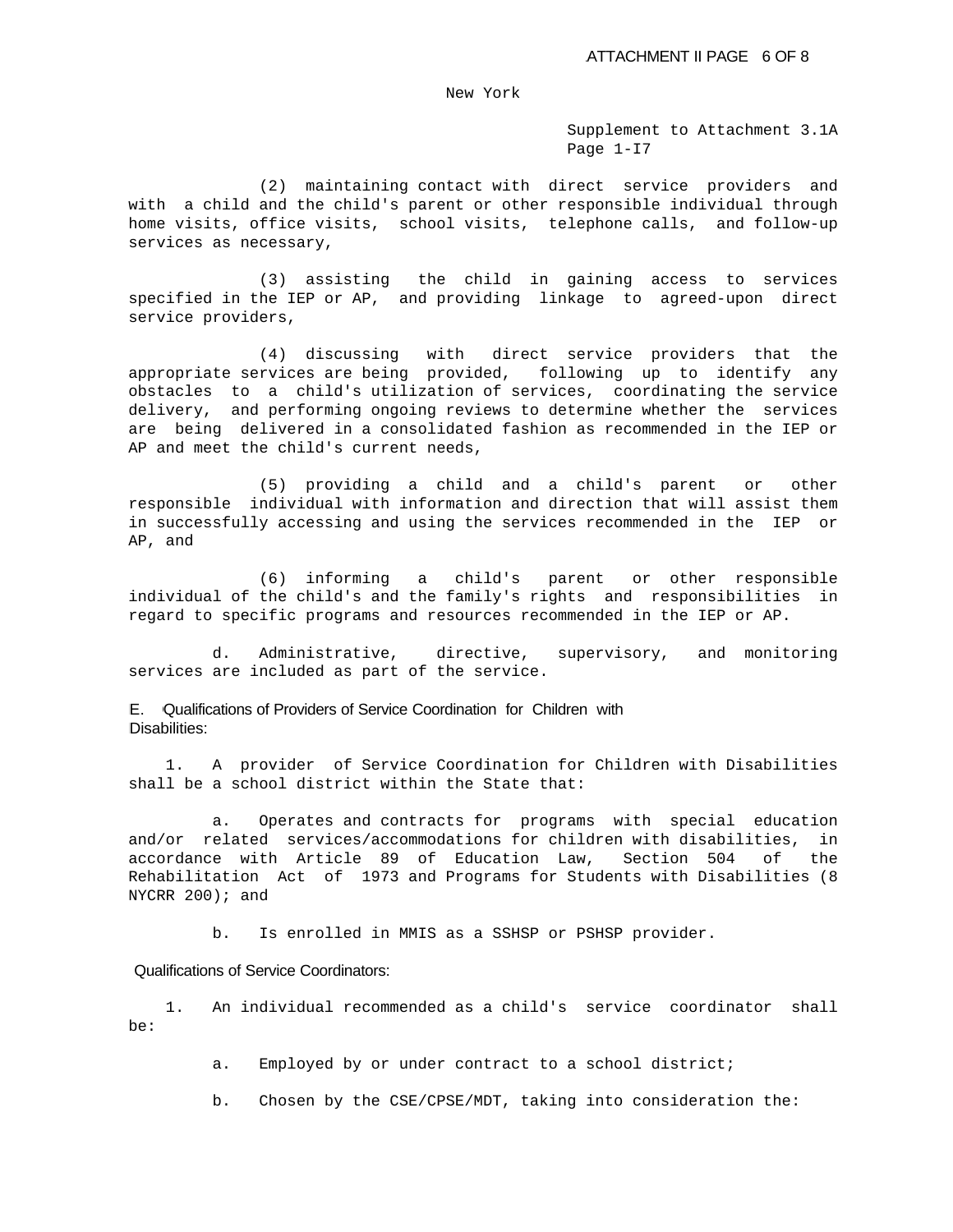Supplement to Attachment 3.1A Page 1-I8

- (1) Primary disability manifested by the child;
- (2) Child's needs, and
- (3) Services recommended in the IEP or AP.

 2. A service coordinator must be appropriately licensed or certified and could include an audiologist, school counselor, rehabilitation counselor, registered nurse, practical nurse, occupational therapist, physical therapist, psychologist, social worker, speech therapist, speech pathologist, teacher, school administrator, or school supervisor.

 G. Payment for case management services under the plan shall not duplicate payments made to public agencies or private entities under other program authorities for this same purpose.

 Reimbursement for the development of the IEP or AP is available even if the child's condition is reviewed and not classified, or the parent, on the child's behalf, does not consent to the recommendation and the services are not provided.